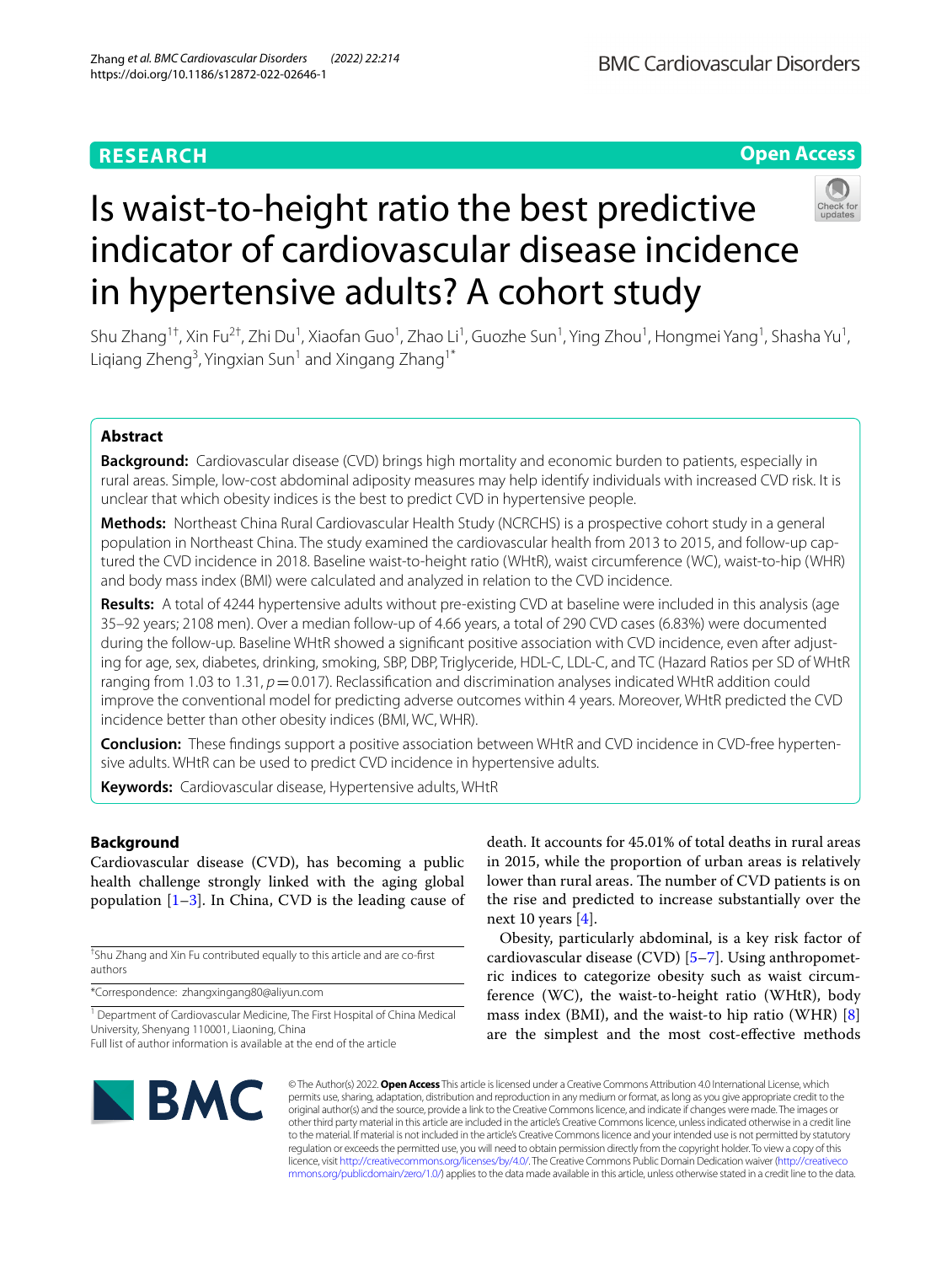recommended in clinical practice and epidemiological research, especially in developing countries. Some studies demonstrated that WHtR was better for predicting CVD risk, but it is unclear in the hypertensive adults [\[9](#page-5-6), [10\]](#page-5-7).

Hypertension (HTN) is regarded as a serious public health problem  $[11–13]$  $[11–13]$  $[11–13]$  $[11–13]$ . The prevalence of HTN has been increasing all over the world [[14–](#page-5-10)[16](#page-5-11)]. However, it is not known that which anthropometric indices are the best to predict CVD in people with hypertension. Thus, elucidation of the best predictive indicator of cardiovascular disease incidence in hypertension adults is of great significance.

In the present study, we aimed to determine the role of WHtR as a predictor of CVD incidence in the NCRCHS (the Northeast China Rural Cardiovascular Health Study) cohort of hypertensive adults without previous CVD, and compare its discriminating ability against other commonly anthropometric indices of central obesity (i.e., WC, WHR and BMI).

#### **Methods**

#### **Study population**

Northeast China Rural Cardiovascular Health Study (NCRCHS) is a cohort study in a general population. The methods of the study, including design, personnel recruitment, and laboratory techniques, have been described in previous publications [\[16](#page-5-11), [17\]](#page-5-12). Between January 2013 and August 2013, 11,956 subjects aged  $\geq$  35 years were recruited from rural areas of Liaoning province. Subsequently, subjects were invited to attend follow-up visits in 2015 and 2018, and 6017 hypertensive participants were consented and eligible for the follow-up study. A total of 5249 participants of hypertension completed at least one follow-up visit. In the present study, we excluded baseline history of coronary heart disease  $(n=355)$  and stroke  $(n=590)$ , and missing data (n=60). Eventually, data from 4244 participants were available for analysis. The Ethics Committee of the First Hospital of China Medical University (Shenyang, China) approved the study. All participants wrote the informed consent.

#### **Data collection**

Data was collected during a single clinic visit by cardiologists and trained nurses using a standard questionnaire by face-to-face interview. During data collection, our inspectors had further instructions and support.

All participants were asked about the current status of smoking, drinking and the history of diseases. All participants were performed according to the BMI levels of China (BMI<18.5 kg/m<sup>2</sup>, 18.5 kg/m<sup>2</sup> ≤ BMI<24 kg/ m<sup>2</sup>, 24 kg/m<sup>2</sup> ≤ BMI < 30 kg/m<sup>2</sup>, BMI ≥ 30 kg/m<sup>2</sup>). WC divided by height is the waist-to-height ratio. We categorized WHtR according to the Ashwell's reports. The reference group was the participants with WHtR between 0.40 and 0.50 [\[18–](#page-5-13)[20\]](#page-5-14).

According to American Heart Association protocol, blood pressure was measured three times at 2-min intervals after at least 5 min of rest using a standardized automatic electronic sphygmomanometer (HEM-907; Omron). The mean of three blood pressure measures was calculated and used in all analyses. Hypertension was defined as a mean  $DBP \geq 90$  mmHg, and/or a mean  $SBP \geq 140$  mmHg, and/or use of the antihypertensive medication in the previous 2 weeks [[21,](#page-5-15) [22](#page-5-16)]. Diabetes mellitus was defined as  $FBG \geq 7.0$  mmol/l and/or selfreported physician-confrmed diagnosis [\[23\]](#page-5-17). Fasting blood samples were collected after at least 10 h of fasting. Blood samples were taken from an antecubital vein into BD Vacutainer tubes containing ethylenediaminetetraacetic acid. Serum was subsequently isolated from the whole blood, and all serum samples were frozen at −80 °C for testing at a central, certifed laboratory. We used the Olympus AU640 auto-analyzer (Olympus, Kobe, Japan) for analyzing blood biochemical indexes. All blinded duplicate samples were used for these analyses.

#### **Judgment and defnition of clinical outcomes**

We collected all available clinical information about possible diagnoses or mortality, including data from medical records and death certifcates. CVD was defned as stroke or Coronary heart disease (CHD). Stroke were diagnosed by neurologists following the examination of computed tomography and magnetic resonance imaging data in accordance with World Health Organization (WHO) criteria [\[24\]](#page-5-18). CHD was defned as a diagnosis of angina requiring hospitalization, myocardial infarction (MI), revascularization procedure and CHD-related mortality [[25\]](#page-5-19).

#### **Statistical analysis**

Continuous variables were presented as means and SDs and categorical variables were reported as frequencies and percentages in each group. Diferences between categories were evaluated using the t test, or the Chi-Square test. Kaplan–Meier method was used to calculate the cumulative incidence for adverse events, and log-rank test was used to compare diferences. We used Cox proportional hazards models to estimate the Hazard ratios (HR) and 95% confdence intervals (95% CI) for the association between anthropometric obesity indicators and CVD event. To evaluate the improvement in risk prediction for adverse outcomes by adding WHtR to the conventional model (including age, sex, current smoking, current drinking, SBP, DBP, TC,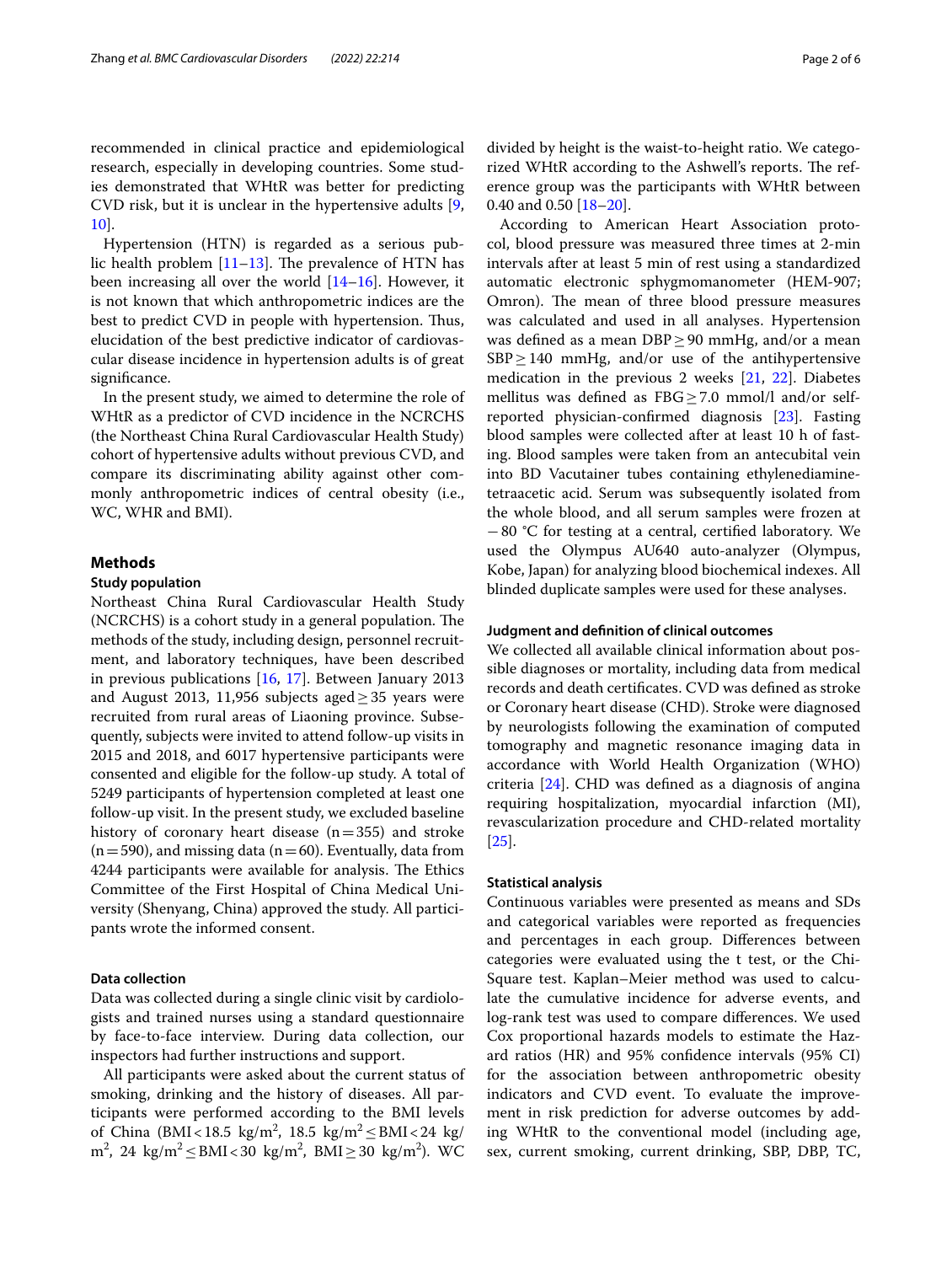HDL-C, LDL-C, triglyceride, and diabetes), net reclassifcation improvement (NRI) and integrated discrimination improvement (IDI) was calculated for CVD prediction models respectively (conventional model vs. conventional  $model + WHtR$ ). The calculation method is IDI=(Pnew, events-Pold, events)-(Pnew, non-events-Pold, non-events). With the larger value of IDI, the new model has the better prediction ability.

SPSS software version 22.0 was used for statistical analysis and statistical software packages R ([http://www.R](http://www.R-project.org)[project.org,](http://www.R-project.org) The R Foundation).  $P < 0.05$  was considered to be statistically signifcant.

#### **Results**

### **Baseline characteristics of the study sample according to CVD incidence**

In this study, there are 6017 hypertensive participants consented and eligible for the follow-up study. A total of 5249 participants of hypertension completed at least one follow-up visit. In the current study, we excluded baseline history of coronary heart disease  $(n=355)$ and stroke  $(n=590)$ , and missing physical indicators  $(n=60)$ . Table [1](#page-2-0) presents the baseline characteristics of participants according to the CVD incidence. CVD was defned as stroke or Coronary heart disease (CHD). 4244 participants (2108 men and 2136 women, mean age  $56.26 \pm 10.15$  years) were included in this cohort study (Additional fle [1:](#page-4-0) Figure S1). During a median followup of 4.66 years, 290 participants (6.83%) incident stroke

#### <span id="page-2-0"></span>**Table 1** Baseline characteristics of the study sample

or CHD (crude incidence rate, 14.66 incident stroke or CHD per 1000 person-years).

The group of participants who developed CVD during the study follow-up consisted mainly of older men and exhibited higher anthropometric indices/ratios of total and central obesity (BMI, WC, WHR, WHtR), compared to those who remained CVD-free. Furthermore, this group had higher baseline DBP, SBP levels and lipids (TC and LDL-C) (all  $p < 0.05$ ; Table [1\)](#page-2-0). The mean WHtR value at baseline was 2% higher in the group of participants who developed a CVD event than in those who remained CVD-free (*p*<0.05, Table [1\)](#page-2-0).

#### **Baseline WHtR in relationship to the CVD incidence**

The four groups of the Kaplan–Meier survival curves were showed in Fig. [1](#page-2-1). The figure showed that

<span id="page-2-1"></span>

| Variable                             | Without CVD ( $N = 3954$ ) | With CVD ( $N = 290$ ) | P value |
|--------------------------------------|----------------------------|------------------------|---------|
| Age (years)                          | 55.85 $(\pm 10.10)$        | 61.85 $(\pm 9.26)$     | < 0.001 |
| Male [n (%)]                         | 1945 (50.8%)               | 163 (56.2%)            | 0.021   |
| Current smoking [n (%)]              | 1406 (35.6%)               | 118 (40.8%)            | 0.090   |
| Current drinking [n (%)]             | 1065 (26.9%)               | 87 (30.0%)             | 0.287   |
| Body Mass Index (kg/m <sup>2</sup> ) | $25.55 \ (\pm 3.58)$       | $25.79 \ (\pm 3.54)$   | 0.268   |
| Waist circumference (cm)             | 84.39 $(\pm 9.52)$         | $85.80 \ (\pm 10.49)$  | 0.016   |
| Waist-to-hip ratio                   | $0.87 (\pm 0.07)$          | $0.89 \ (\pm 0.10)$    | < 0.001 |
| Waist-to-height ratio                | $0.53 (\pm 0.06)$          | $0.54 \ (\pm 0.06)$    | 0.001   |
| SBP (mmHg)                           | 157.90 $(\pm 18.18)$       | 168.47 $(\pm 23.21)$   | < 0.001 |
| DBP (mmHg)                           | $88.69 \ (\pm 10.78)$      | $91.47 (\pm 14.12)$    | 0.001   |
| TC (mmol/L)                          | $5.40 \ (\pm 1.09)$        | $5.55 (\pm 1.11)$      | 0.023   |
| LDL-C (mmol/L)                       | $3.08 (\pm 0.85)$          | $3.22 (\pm 0.91)$      | 0.017   |
| HDL-C (mmol/L)                       | $1.45 \ (\pm 0.41)$        | 1.45 $(\pm 0.45)$      | 0.909   |
| Triglyceride (mmol/L)                | $1.76 \ (\pm 1.65)$        | $1.77 (\pm 1.53)$      | 0.978   |
| Diabetes [n (%)]                     | 192 (4.9%)                 | 19 (6.6%)              | 0.253   |

Date are presented as mean  $\pm$  standard deviation, or n (%), as appropriate

SBP, systolic blood pressure; DBP, diastolic blood pressure; TC, total cholesterol; LDL-C, low-density lipoprotein cholesterol; HDL-C, high-density lipoprotein cholesterol; CVD, cardiovascular disease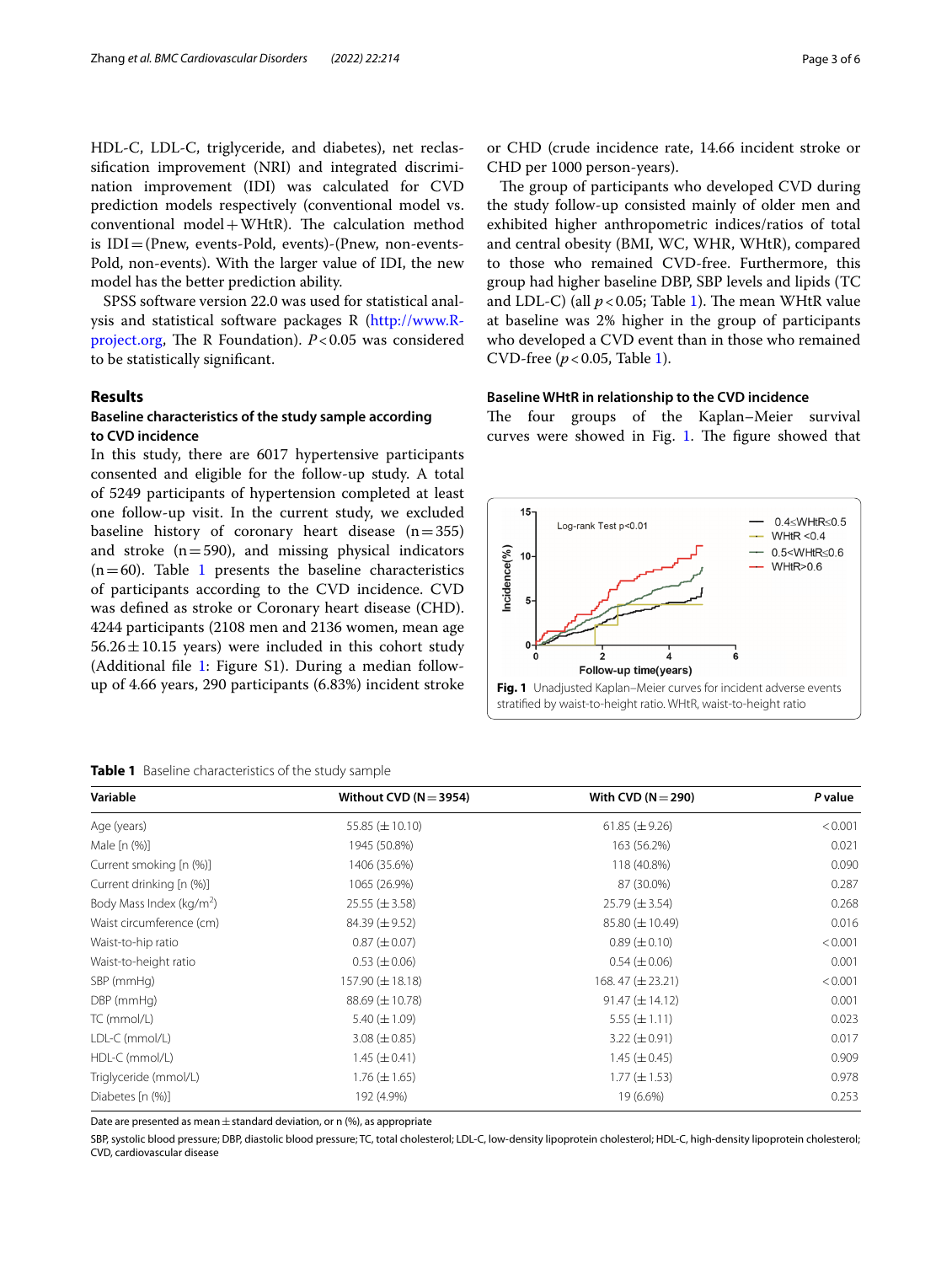the cumulative CVD incidence in the group with WHtR>0.60 was highest and was much higher than that in the group with  $0.4 \leq WHK < 0.5$ . (p for Log-rank test = 0.003,  $p < 0.05$ ) Sex didn't have statistically significant interaction in the association between obesity indicators and CVD incidence.

Table [2](#page-3-0) shows the HRs for CVD according to the value of four abdominal adiposity indices. Univariate HR of CVD for people with WHtR>0.60 by 1.98-fold  $(P<0.001)$ , compared with the group with 0.4≤WHtR<0.5. After adjustment for sex, age, current drinking, current smoking, TC, HDL-C, LDL-C, triglyceride, diabetes, SBP and DBP, the HR (95% CI) for participants with WHtR 0.60 increased was 1.87 (95% CI 1.23–2.83) for CVD ( $P=0.003$ ). Moreover, the participants with  $0.50 \leq WHK < 0.60$  still had a significant difference comparing with the reference group. The multivariate-adjusted HR (95% CI) for  $0.50 \leq WHK < 0.60$ was 1.45 (95% CI: 1.09–1.94) for CVD. However, the other three abdominal adiposity indices didn't show the such signifcant results.

**Reclassifcation and discrimination statistics for adverse outcomes within 4 years by waist‑to‑height ratio, Body Mass Index, waist circumference and waist‑to‑hip ratio** Furthermore, we evaluated whether adding WHtR to the conventional model could improve prediction performance. Fortunately, the IDI value and NRI value suggested that the model after addition of WHtR led to a signifcant improvement in predicting incident stroke or CHD within 4 years (Table [3\)](#page-3-1).

<span id="page-3-1"></span>**Table 3** Reclassifcation and discrimination statistics for adverse outcomes within 4 years by waist-to-height ratio, Body Mass Index, waist circumference and waist-to-hip ratio

|            | <b>NRI(95% CI)</b>         | idi    | Ρ    |
|------------|----------------------------|--------|------|
| WHtR       | $0.05$ ( $-0.01$ to 0.12)  | 0.0026 | 0.01 |
| BMI        | $-0.01$ ( $-0.05$ to 0.03) | 0.0009 | 0.09 |
| WC.        | $-0.01$ ( $-0.05$ to 0.02) | 0.0007 | 0.14 |
| <b>WHR</b> | $-0.01$ ( $-0.05$ to 0.04) | 0.0013 | 0.04 |

Conventional model: age, sex, current smoking, current drinking, TC, HDL-C, LDL-C, triglyceride, diabetes, SBP and DBP

WHtR, waist-to-height ratio; BMI, Body Mass Index; WHR, waist-to-hip ratio; WC, waist circumference; SBP, systolic blood pressure; DBP, diastolic blood pressure; TC, total cholesterol; LDL-C, low-density lipoprotein cholesterol; HDL-C, highdensity lipoprotein cholesterol

| All participants             | Unadjusted HR (95%CI) | P value | Adjusted HR (95%CI) | P value |
|------------------------------|-----------------------|---------|---------------------|---------|
| WHtR                         |                       |         |                     |         |
| WHtR < 0.4                   | $0.83(0.20 - 3.37)$   | 0.790   | $0.98(0.24 - 3.99)$ | 0.973   |
| $0.4 \leq \text{WHK} < 0.5$  |                       |         |                     | -       |
| $0.5 \leq \text{WHtR} < 0.6$ | $1.42(1.08 - 1.87)$   | 0.013   | 1.45 (1.09-1.94)    | 0.012   |
| WHtR > 0.6                   | $1.98(1.35 - 2.89)$   | < 0.001 | $1.87(1.23 - 2.83)$ | 0.003   |
| <b>BMI</b>                   |                       |         |                     |         |
| BMI < 18.5                   | $1.42(0.33 - 2.40)$   | 0.496   | $1.03(0.38 - 2.82)$ | 0.954   |
| $18.5 \leq$ BMI < 24         |                       |         |                     |         |
| $24 \leq$ BMI $<$ 30         | $1.07(0.83 - 1.38)$   | 0.601   | $1.12(0.86 - 1.47)$ | 0.399   |
| BMI > 30                     | $1.42(0.96 - 2.10)$   | 0.083   | $1.52(0.99 - 2.33)$ | 0.055   |
| WC.                          |                       |         |                     |         |
| 1st quartile                 |                       |         |                     |         |
| 2nd quartile                 | $1.38(0.98 - 1.95)$   | 0.063   | $1.36(0.96 - 1.92)$ | 0.081   |
| 3rd quartile                 | $1.34(0.96 - 1.88)$   | 0.086   | $1.28(0.90 - 1.81)$ | 0.170   |
| 4th quartile                 | $1.45(1.03 - 2.05)$   | 0.033   | $1.33(0.92 - 1.92)$ | 0.133   |
| <b>WHR</b>                   |                       |         |                     |         |
| 1st quartile                 |                       |         |                     |         |
| 2nd quartile                 | $1.58(1.12 - 2.23)$   | 0.009   | 1.47 (1.04-2.08)    | 0.031   |
| 3rd quartile                 | $1.62(1.13 - 2.32)$   | 0.009   | 1.43 (0.99-2.07)    | 0.059   |
| 4th quartile                 | $1.85(1.31 - 2.62)$   | < 0.001 | $1.41(0.98 - 2.03)$ | 0.064   |

<span id="page-3-0"></span>**Table 2** Associations between risks of adverse outcomes and diferent values of waist-to-height ratio, Body Mass Index, waist circumference and waist-to-hip ratio

Adjusted for age, sex, current smoking, current drinking, TC, HDL-C, LDL-C,triglyceride, diabetes, SBP and DBP

WHtR, waist-to-height ratio; BMI, Body Mass Index; WHR, waist-to-hip ratio; WC, waist circumference; SBP, systolic blood pressure; DBP, diastolic blood pressure; TC, total cholesterol; LDL-C, low-density lipoprotein cholesterol; HDL-C, high-density lipoprotein cholesterol; CVD, cardiovascular disease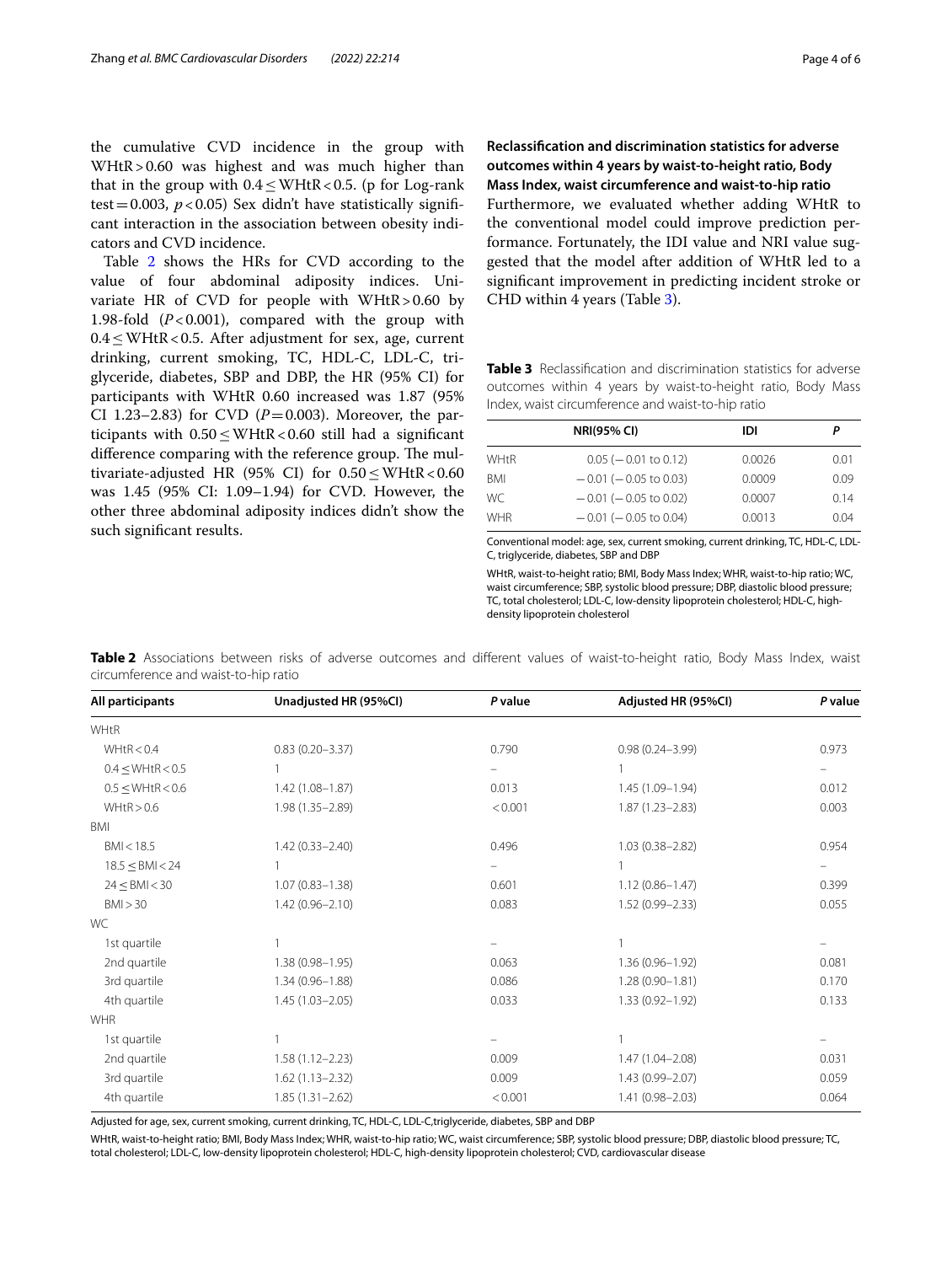The result showed that the NRI value of WHtR was  $0.05$ (more than 0 indicating improvement). The IDI value of WHtR was 0.0026  $(p=0.01)$ . Based on these models, WHtR exhibited better predictive value for the CVD incidence as revealed through the IDI value and NRI value (the higher the better), than other common anthropometric indices. Similarly, baseline WHtR was also a better predictor of the CVD than BMI, WHR and WC.

#### **Discussion**

WHtR was associated with risk of the CVD in people with hypertension in the prospective cohort study. Notably, this positive association remained signifcant even after adjusting for various CVD risk factors. Moreover, in the performed comparisons of the predictive value of WHtR on the CVD incidence, WHtR was better than other common anthropometric indices of obesity (BMI, WHR and WC). WHtR exhibited better predictive value for the CVD incidence than the others.

CVD is a public health challenge. The number and mortality of CVD patients is on the rise. The incidence rate of CVD in rural areas was higher than the Chinese average level. Therefore, the results of our study will have important clinical predictive signifcance. Especially the rural population, their income is generally low, WHtR without cost is the simplest and efective method in clinical practice.

WHtR is a rapid application tool that can help predict CVD risk, and then reduce the CVD incidence. Our results also indicated that addition of WHtR could improve the conventional model for predicting adverse outcomes within 4 years. In addition, our results appear to be stable because the value of WHtR for predicting adverse events remained constant. It is the best indicator of obesity that predicts CVD risk in the population with hypertension.

Recently, there are some studies that reveal the relationship between WHtR and CVD  $[8, 26, 27]$  $[8, 26, 27]$  $[8, 26, 27]$  $[8, 26, 27]$  $[8, 26, 27]$ . The study of Gelber pointed that WHtR had the highest association with CVD in male [[28](#page-5-22)]. In addition, the superiority of WHtR in detecting the risk of CVD in children and adolescents has been reported [[29](#page-5-23)]. Other studies demonstrated that WHtR was better for predicting CVD risk [[30,](#page-5-24) [31\]](#page-5-25). However, the result is from mostly cross-sectional studies, and the study population is not hypertensive.

Our Population in young adults where>P90 over three measures. The strength of current study is that it is a large prospective cohort study. It is the frst study to show the association between CVD and WHtR in hypertensive people. Moreover, confounding factors were adequately adjusted and the results were still stable. Nevertheless, our study also has limitations. Cohort sampling loss should be considered a limitation of the study. Our study is a Chinese cohort, which limits the generalizability of our fndings to other ethnic groups.

#### **Conclusion**

The present study emerges evidence suggesting that WHtR may constitute a simple and accurate prognostic marker of CVD risk as compared to other obesity-related indices in hypertensive people. Indeed, the present fndings offer new prospective data suggesting that WHtR exhibits a positive association with the CVD incidence in Asiatic adults from the hypertensive population without pre-existing CVD. WHtR appears to be a much better predictor of CVD risk than the other anthropometric indices of total and central obesity. Future studies are still required to further evaluate the association between WHtR and CVD in diferent ethnic and patient populations.

#### **Abbreviations**

WHtR: Waist-to-height ratio; BMI: Body Mass Index; WHR: Waist-to-hip; WC: Waist circumference; CVD: Cardiovascular disease; NCRCHS: Northeast China Rural Cardiovascular Health Study; TC: Total cholesterol; CHD: Coronary heart disease; NRI: Net reclassifcation improvement; IDI: Integrated discrimination improvement.

#### **Supplementary Information**

The online version contains supplementary material available at [https://doi.](https://doi.org/10.1186/s12872-022-02646-1) [org/10.1186/s12872-022-02646-1](https://doi.org/10.1186/s12872-022-02646-1).

<span id="page-4-0"></span>Additional file 1. Supplemental figure S1. Study flow chart.

#### **Acknowledgements**

We would like to thank Professor Liqiang Zheng for his help with data collection and data management.

#### **Author contributions**

ZS participated in wrote the manuscript. DZ conducted statistical analyses. GXF, SYX and SGZ assisted with critical revision of manuscript for intellectual content. LZ, ZY, YHM, YSS coordinated data collection and subjects' follow-up. FX, ZS and ZXG were responsible for the study concept and design. All authors have read and approved the fnal manuscript.

#### **Funding**

This work was supported by the National Key Research and Development Program of China (Grant #2017YFC1307600), the Science and Technology Program of Liaoning Province, China (Grant #2020JH1/10300002, 2019-ZD-0335) and the Program of Health Commission of Shenyang (201904).

#### **Availability of data and materials**

Data are available upon reasonable request. Our data will not be shared because some articles are still being submitted. Corresponding author will be contact for the data.